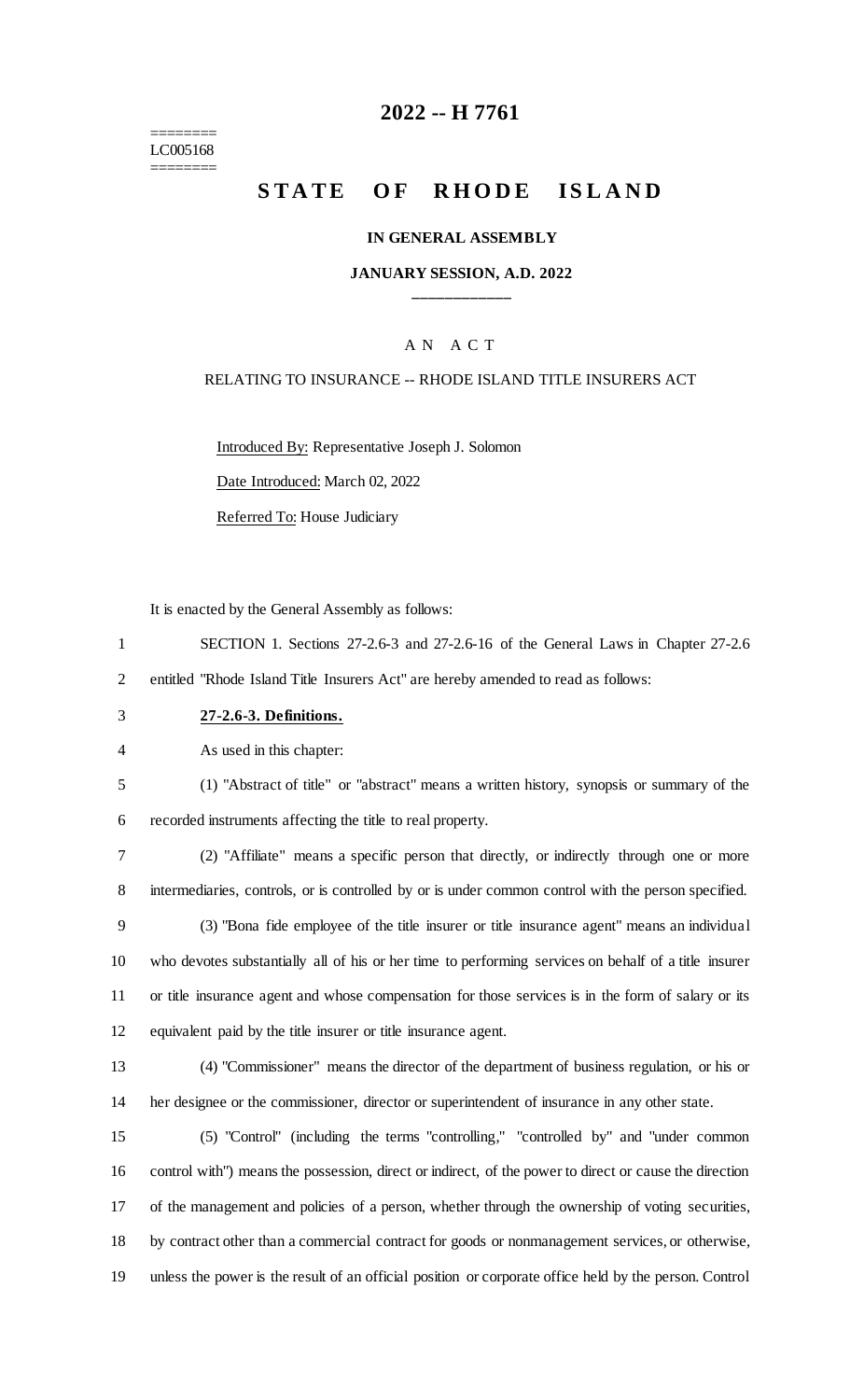shall be presumed to exist if a person, directly or indirectly, owns, controls, holds with the power to vote, or holds proxies representing, ten percent (10%) or more of the voting securities of another person. This presumption may be rebutted by a showing that control does not exist in fact. The commissioner may determine, after furnishing all persons in interest notice and opportunity to be heard and making specific findings of fact to support the determination, that control exists in fact, notwithstanding the absence of a presumption to that effect.

 (6) "Direct operations" means that portion of a title insurer's operations which are attributable to business written by a bona fide employee.

 (7) "Escrow" means written instruments, money or other items deposited by one party with a depository, escrow agent or escrowee for delivery to another party upon the performance, of a specified condition or the happening of a certain event.

 (8) "Escrow, settlement or closing fee" means the consideration for supervising or handling the actual execution, delivery or recording of transfer and lien documents and for disbursing funds. (9) "Foreign title insurer" means any title insurer incorporated or organized under the laws of any other state of the United States, the District of Columbia, or any other jurisdiction of the

United States.

 (10) "Net retained liability" means the total liability retained by a title insurer for a single risk, after taking into account any ceded liability and collateral, acceptable to the commissioner, maintained by the insurer.

 (11) "Non-U.S. title insurer" means any title insurer incorporated or organized under the laws of any foreign nation or any province or territory.

 (12) "Person" means any natural person, partnership, association, cooperative, corporation, trust or other legal entity.

 (13) "Producer" means any person, including any officer, director or owner of five percent (5%) or more of the equity or capital of any person, engaged in this state in the trade, business, occupation or profession of:

(i) Buying or selling interests in real property;

(ii) Making loans secured by interests in real property; or

 (iii) Acting as broker, agent, representative or attorney or a person who buys or sells any interest in real property or who lends or borrows money with the interest as security.

(14) "Qualified financial institution" means an institution that is:

 (i) Organized or (in the case of a United States branch or agency office of a foreign banking organization) licensed under the laws of the United States or any state and has been granted authority to operate with fiduciary powers;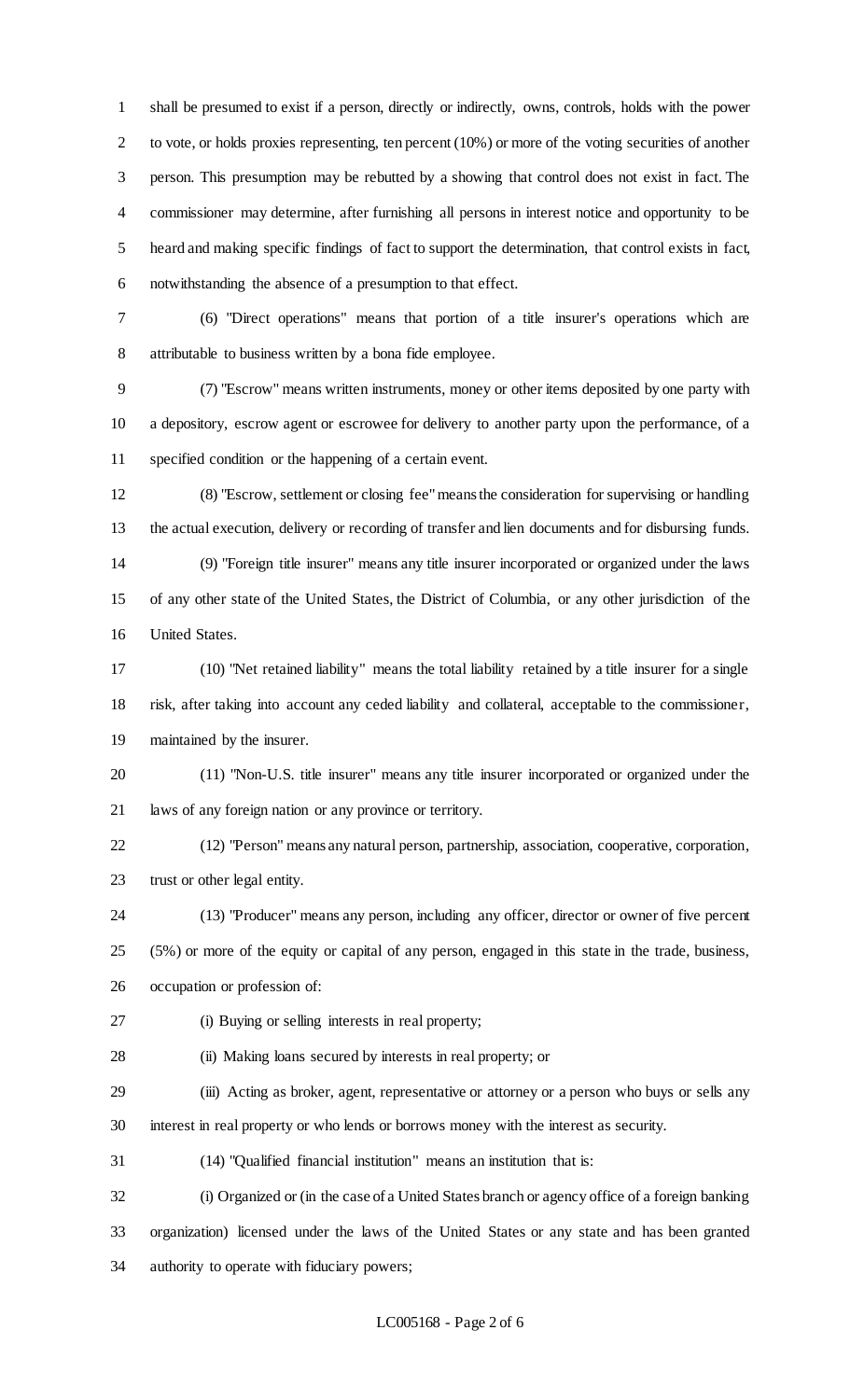(ii) Regulated, supervised and examined by federal or state authorities having regulatory authority over banks and trust companies; (iii) Insured by the appropriate federal entity; and (iv) Qualified under any additional rules established by the commissioner. (15) "Security" or "security deposit" means funds or other property received by the title insurer as collateral to secure an indemnitor's obligation under an indemnity agreement pursuant to which the insurer is granted a perfected security interest in the collateral in exchange for agreeing to provide coverage in a title insurance policy for a specific title exception to coverage. (16) "Subsidiary" means an affiliate controlled by a person directly or indirectly through one or more intermediaries. 11 (17) "Title insurance agent" or "agent" means any person authorized, in writing, by a title 12 insurer an authorized person, other than a bona fide employee of the title insurer who, on behalf of the title insurer, performs the following acts, in conjunction with the issuance of a title insurance report or policy: (i) Determines insurability and where applicable, marketability, and issues title insurance reports or policies, or both, based upon the performance or review of a search or abstract of title; provided that, any determination of marketability shall be made by an attorney, licensed to practice in the State of Rhode Island, who is engaged or employed by the title insurance agent; and (ii) Performs one or more of the following functions: (A) Collects or disburses premiums, escrow or security deposits or other funds; (B) Handles escrows, settlements or closings; (C) Solicits or negotiates title insurance business; or (D) Records closing documents. 24 (18) "Continuing education" means a minimum of ten (10) hours of continuing education credit, every two (2) years, in title insurance and escrow management specific to this state and 26 approved by the department of business regulation, which shall include at least three (3) hours of continuing education on the subject matter of ethics, rules, or compliance with state and federal regulations relating specifically to title insurance and closing services. (i) Compliance with continuing education requirements is a condition precedent to the issuance, continuation, reinstatement, or renewal of any resident licensee subject to this section. (ii) A nonresident person shall receive a nonresident license if: (A) The person is currently licensed as a resident agent and is in good standing in his or her home state; (B) The person has submitted the proper request for licensure and has paid the required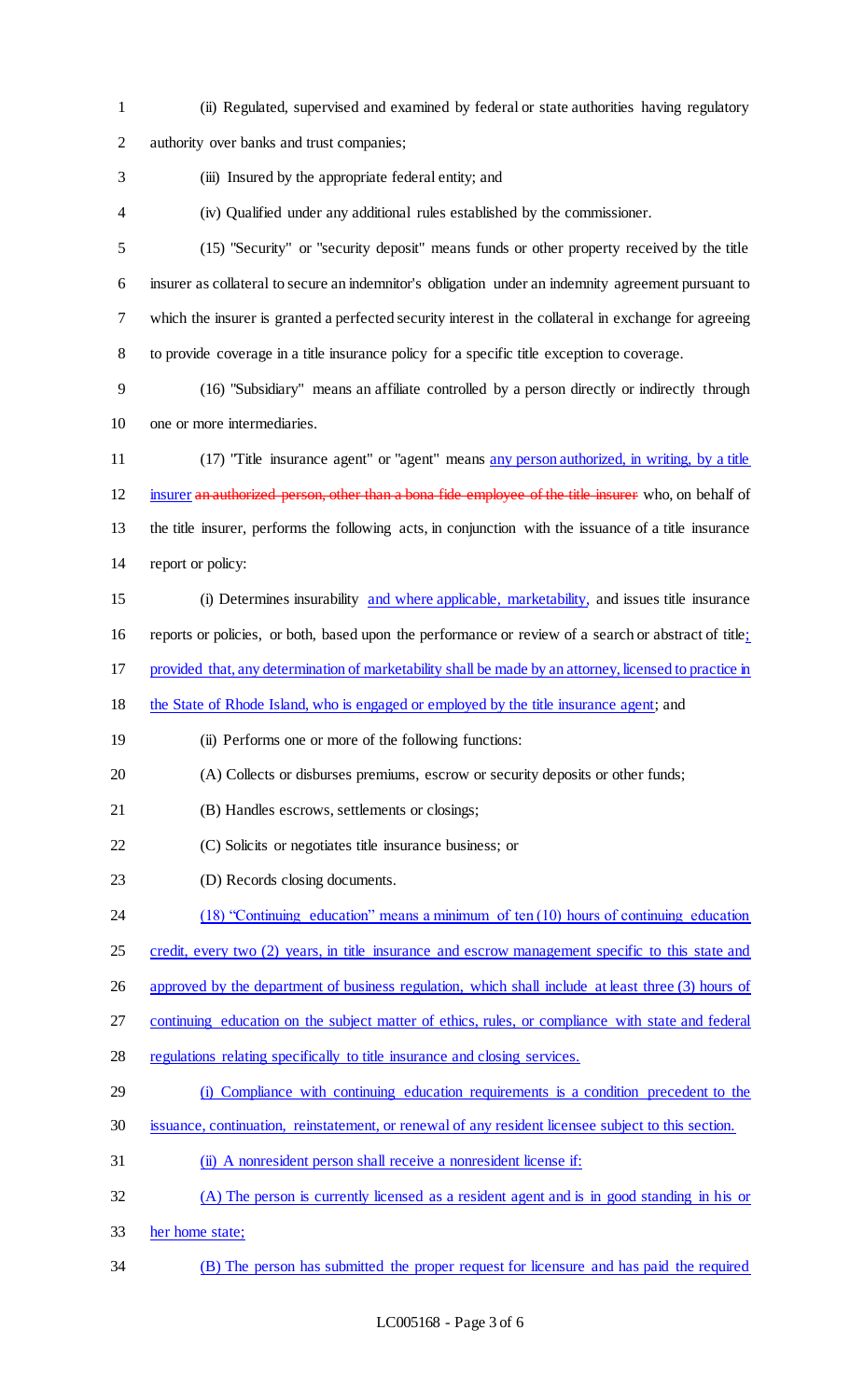fees;

| $\mathbf{2}$ | (C) The person has submitted or transmitted to the department the appropriate, completed                |
|--------------|---------------------------------------------------------------------------------------------------------|
| 3            | application for licensure for the equivalent type of license and lines of authority;                    |
| 4            | (D) The insurance commissioner may verify the licensee's licensing status through the                   |
| 5            | database maintained by the NAIC, its affiliates, or subsidiaries; and                                   |
| 6            | (E) As a condition to continuation of a license issued under this section, the licensee shall           |
| 7            | maintain a resident license in his or her home state. The nonresident license issued under this         |
| 8            | section shall terminate and be surrendered immediately if the home state license terminates for any     |
| 9            | reason, unless the licensee has been issued a license as a resident title insurance agent in his or her |
| 10           | new home state. Notification to any state where a nonresident license is issued must be made as         |
| 11           | soon as possible, but no later than thirty (30) days, of change in new state resident license. The      |
| 12           | licensee shall include their new and old addresses in the notification to the department. A new state   |
| 13           | resident license is required for nonresident licenses to remain valid. The new state resident license   |
| 14           | must have reciprocity with the licensing nonresident state(s) for the nonresident license not to        |
| 15           | terminate.                                                                                              |
| 16           | (iii) If neither the state in which the licensee maintains the principal place of residence,            |
| 17           | nor the state in which the licensee maintains the principal place of business, has a substantially      |
| 18           | similar law governing licensees, the licensee may declare another state in which it becomes licensed    |
| 19           | and acts as a licensee to be their home state.                                                          |
| 20           | $\frac{(18)(19)}{(18)(19)}$ "Title insurance business" or "business of title insurance" means":         |
| 21           | (i) Issuing as insurer or offering to issue as insurer, a title insurance policy;                       |
| 22           | (ii) Transacting or proposing to transact by a title insurer any of the following activities            |
| 23           | when conducted or performed in contemplation of, or in conjunction with, the issuance of a title        |
| 24           | insurance policy:                                                                                       |
| 25           | (A) Soliciting or negotiating the issuance of a title insurance policy;                                 |
| 26           | (B) Guaranteeing, warranting or otherwise insuring the correctness of title searches for all            |
| 27           | instruments affecting titles to real property, any interest in real property, cooperative units and     |
| 28           | proprietary leases and for all liens or charges affecting the same;                                     |
| 29           | (C) Handling of escrows, settlements or closings;                                                       |
| 30           | (D) Executing title insurance policies;                                                                 |
| 31           | (E) Effecting contracts of reinsurance.                                                                 |
| 32           | (iii) Guaranteeing, warranting or insuring searches or examination of title to real property            |
| 33           | or any interest in real property;                                                                       |
| 34           | (iv) Guaranteeing or warranting the status of title as to ownership of or liens on real                 |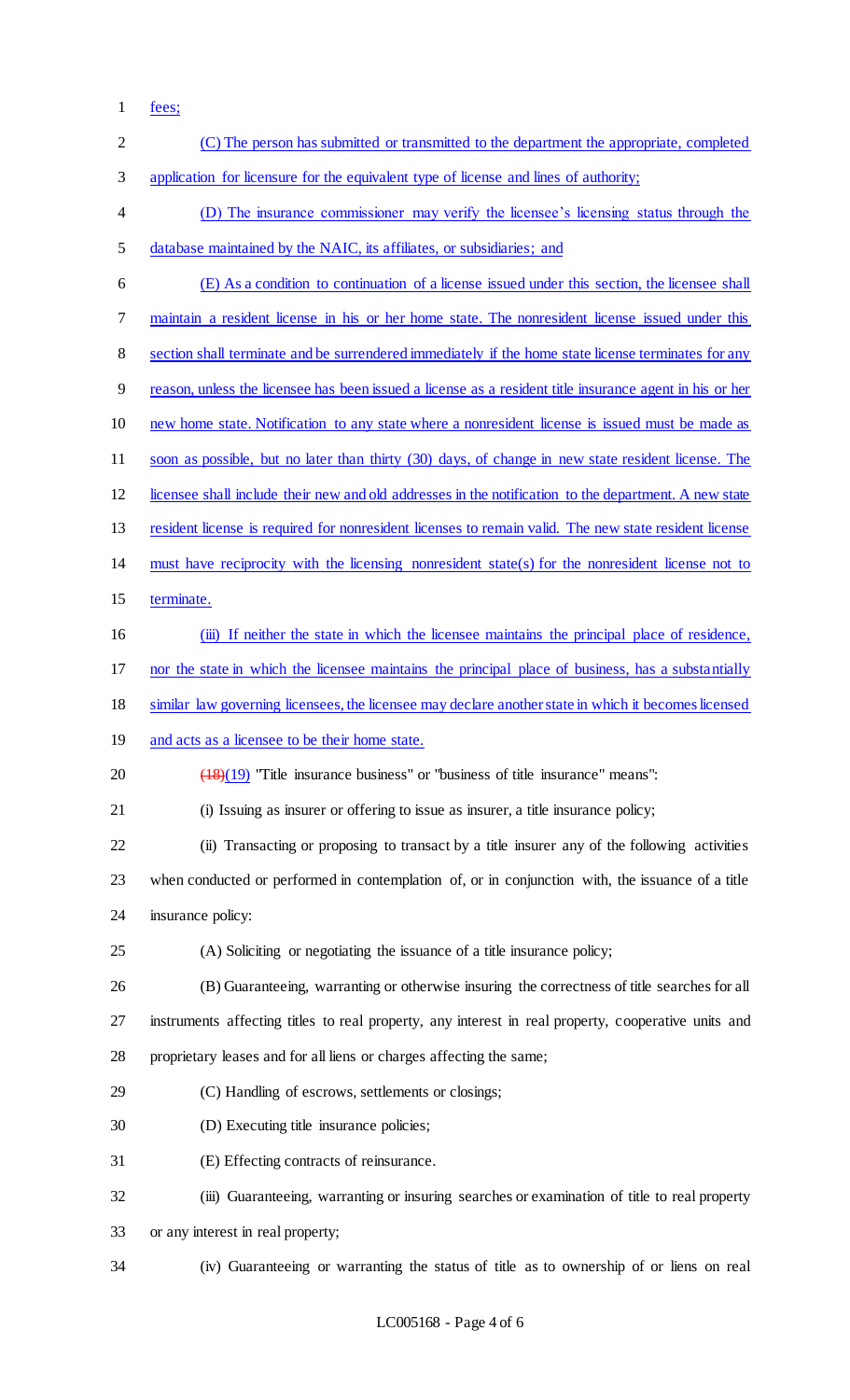- property and personal property by any person other than the principals to the transaction; or
- 

(v) Doing or proposing to do any business substantially equivalent to any of the activities

listed in this subsection in a manner designed to evade the provisions of this chapter.

 (19)(20) "Title insurance policy" or "policy" means a contract insuring or indemnifying owners of, or other persons lawfully interested in, real or personal property or any interest in real property, against loss or damage arising from any or all of the following conditions existing and not excepted or excluded:

(i) Defects in or liens or encumbrances on the insured title;

(ii) Unmarketability of the insured title;

 (iii) Invalidity, lack of priority or unenforceability of liens or encumbrances on the stated property;

(iv) Lack of legal right of access to the land; or

(v) Unenforceability of rights in title to the land.

14  $(20)(21)$  "Title insurer" or "insurer" means a company organized under laws of this state for the purpose of transacting the business of title insurance and any foreign or non-United States title insurer licensed in this state to transact the business of title insurance.

 (21)(22) "Title plant" means a set of records consisting of documents, maps, surveys or entries affecting title to real property or any interest in or encumbrance on the property, which have been filed or recorded in the jurisdiction for which the title plant is established or maintained.

#### **27-2.6-16. Premium rate filings and standards.**

 No title insurer may charge any rates regulated by the state after the effective date of this act, except in accordance with the premium rate schedule and manuals filed with and approved by 23 the commissioner in accordance with the provisions of chapter 44 of this title. No title insurer may 24 reduce or discount the amount of the title insurance premium from the gross title premium set forth in the manual so filed and approved, except in accordance with a refinance or reissue rate as set forth in the manual. For insurance amounts higher than any amount specifically set forth in the title insurer's rate manual, the gross premium shall be calculated at the same rate per thousand dollars of insurance for the highest stated amount set forth in the manual. Only licensed title agents are entitled to receive, collect and share in any title insurance premiums, or any portion thereof.

SECTION 2. This act shall take effect upon passage.

======== LC005168 ========